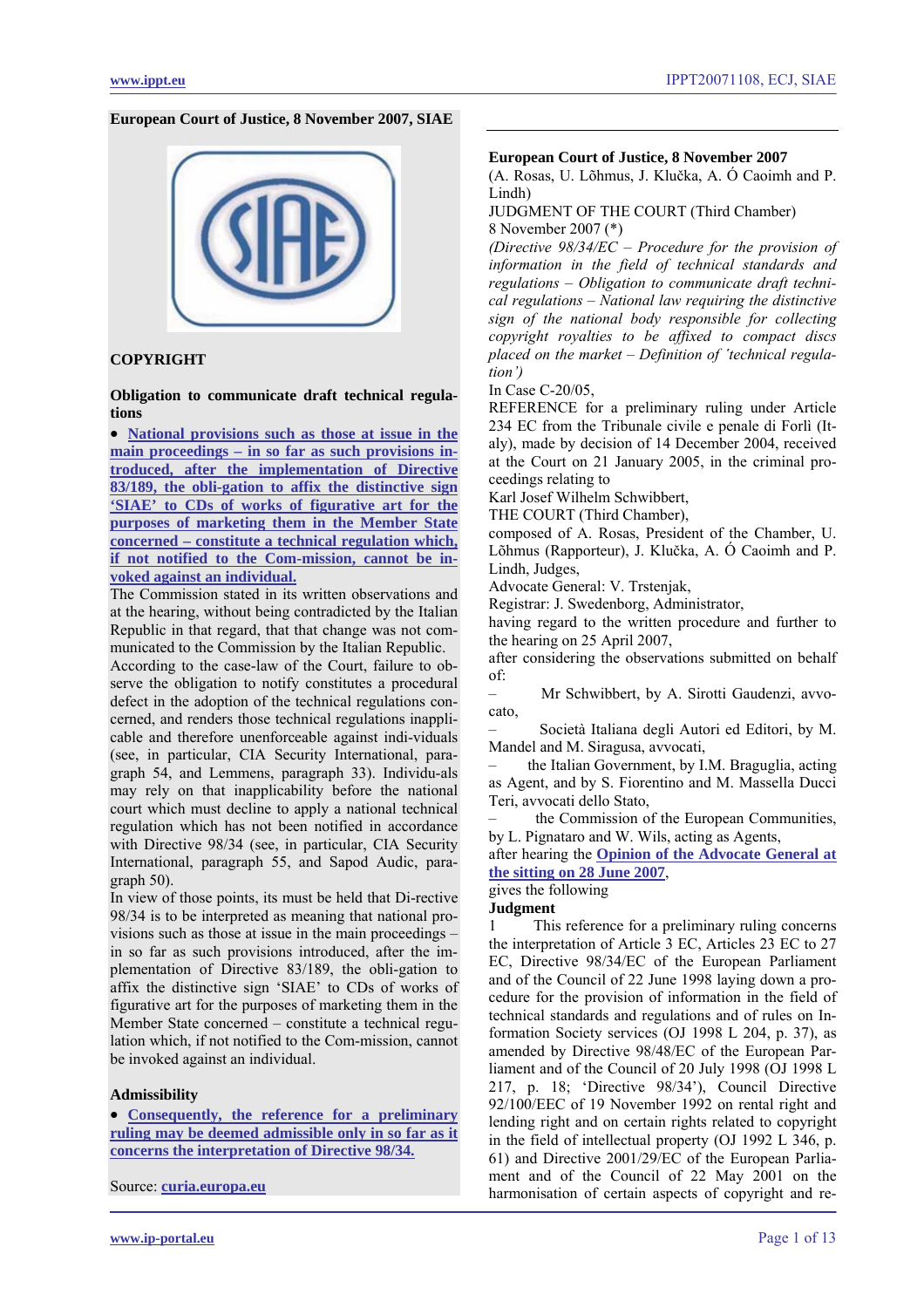lated rights in the information society (OJ 2001 L 167, p. 10).

2 The reference was made in criminal proceedings brought against Mr Schwibbert in Italy, in which he was charged with holding compact discs ('CDs') which did not bear the distinctive sign of the national body responsible for collecting copyright royalties.

# **Legal context**

…

…

# **Community legislation**

3 Council Directive 83/189/EEC of 28 March 1983 (OJ 1983 L 109, p. 8) introduced a procedure for the provision of information in the field of technical standards and regulations into Community law.

4 Article 12 of Directive 83/189 is worded as follows:

'1. Member States shall bring into force the measures necessary in order to comply with this Directive within 12 months following its notification and shall forthwith inform the Commission thereof.

2. Member States shall ensure that the texts of the main provisions of national law which they adopt in the field governed by this Directive are communicated to the Commission.'

5 Directive 83/189 has been variously and substantially amended, and was consolidated by Directive 98/34.

6 Article 1 of Directive 98/34 provides:

'For the purposes of this Directive, the following meanings shall apply:

(1) "product", any industrially manufactured product and any agricultural product, including fish products;

(3) "technical specification", a specification contained in a document which lays down the characteristics required of a product such as levels of quality, performance, safety or dimensions, including the requirements applicable to the product as regards the name under which the product is sold, terminology, symbols, testing and test methods, packaging, marking or labelling and conformity assessment procedures.

… (4) "other requirements", a requirement, other than a technical specification, imposed on a product for the purpose of protecting, in particular, consumers or the environment, and which affects its life cycle after it has been placed on the market, such as conditions of use, recycling, reuse or disposal, where such conditions can significantly influence the composition or nature of the product or its marketing;

(11) "technical regulation", technical specifications and other requirements or rules on services, including the relevant administrative provisions, the observance of which is compulsory, de jure or de facto, in the case of marketing, provision of a service, establishment of a service operator or use in a Member State or a major part thereof, as well as laws, regulations or administrative provisions of Member States, except those provided for in Article 10, prohibiting the manufacture, importation, marketing or use of a product or prohibiting the provision or use of a service, or establishment as a service provider.

…<sup></sup>

7 Articles 8 and 9 of Directive 98/34 require Member States to notify the Commission of the European Communities of any draft technical regulation falling within its scope, except where it merely transposes the full text of an international or European standard, in which case information regarding the relevant standard is sufficient, and to postpone the adoption of such drafts for several months to allow the Commission to verify that they are compatible with Community law, and in particular with the principle of free movement of goods, or to propose a directive, a regulation or a decision on the question.

8 Directive 92/100 aims to harmonise the legal protection for copyright works and for the subjectmatter of related rights protection. It seeks to ensure that authors and performers receive an adequate income. To that end, Directive 92/100 states that the Member States are to provide a right to authorise or prohibit the rental and lending of originals and copies of copyright works, and other subject-matter as set out in Article 2(1) of that directive. In Chapter II of Directive 92/100, concerning rights related to copyright, Article 9 provides that Member States are to provide for the exclusive right to make available to the public, by sale or otherwise, the objects listed in that article.

# **National legislation**

9 According to Law No 633 of 22 April 1941 on copyright (GURI No 166 of 16 July 1941; 'the 1941 Law'), the mandatory requirement to affix a distinctive sign to any medium containing protected works is an authentification tool and safeguard enabling legitimate products to be distinguished from pirated products. The Società Italiana degli Autori ed Editori (Italian Society of Authors and Publishers), an ad hoc public body, has protection, mediation and certification responsibilities. The distinctive sign thus provided for by the law bears the initials 'SIAE'.

10 Law No 121/87 of 27 March 1987 (GURI No 73 of 28 March 1987) extended the requirement to affix the distinctive sign 'SIAE' to other media containing intellectual works.

11 When transposing Directive 92/100, the Italian legislature introduced into the 1941 Law – pursuant to Legislative Decree No 685 of 16 November 1994 (GURI No 293 of 16 December 1994) which repealed Law No  $121/87$  – inter alia, Article 171b(1)(c), a provision which imposes specific criminal penalties and which is worded as follows:

'1. Any person who:

...

(c) sells or rents video cassettes, music cassettes or any other medium containing phonograms or videograms of cinematographic or audiovisual works or sequences of moving images which do not bear the mark of the Italian Society of Authors and Publishers (SIAE) in accordance with this law and with the implementing regulation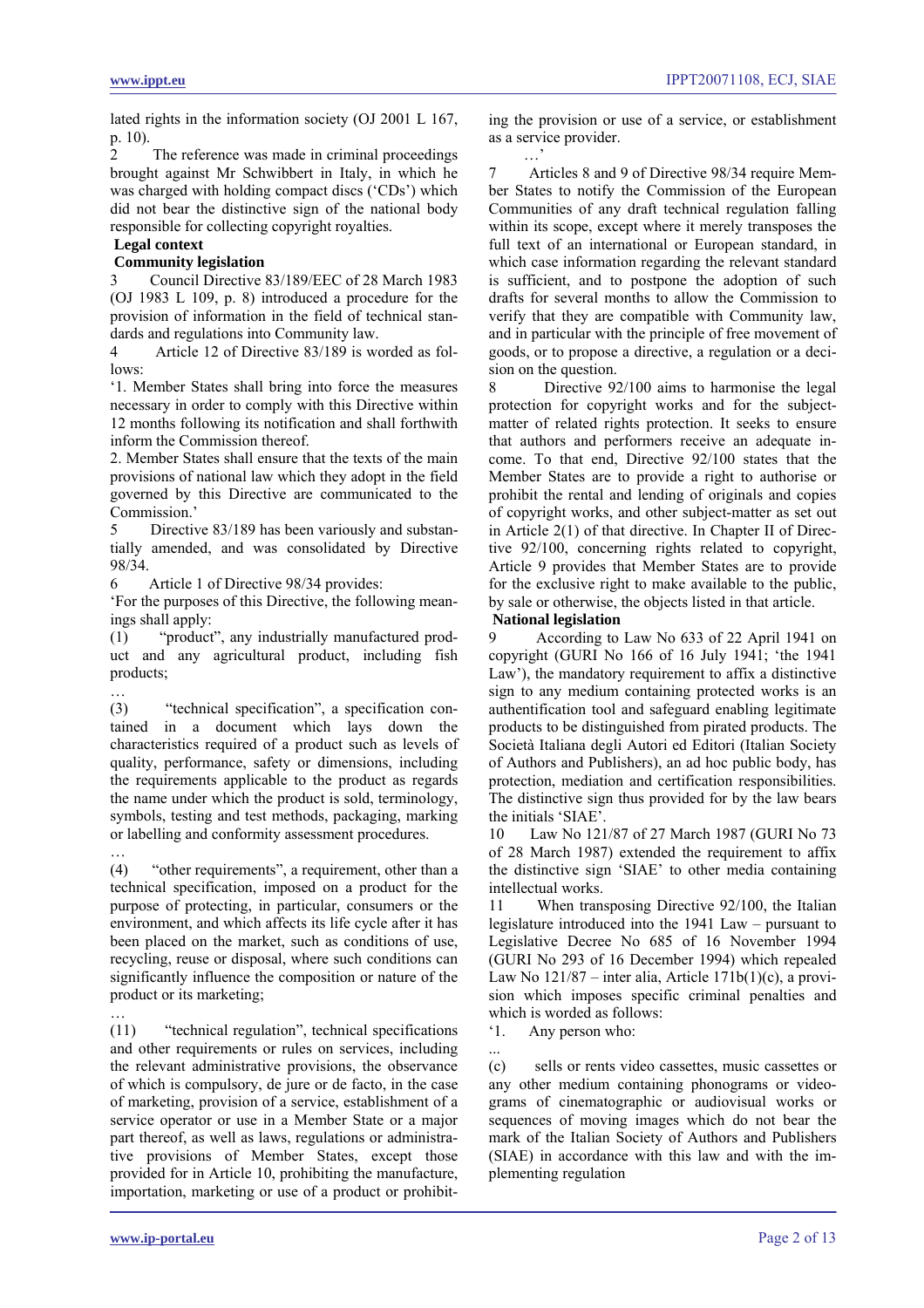**www.ippt.eu** IPPT20071108, ECJ, SIAE

shall be punished with a term of imprisonment of between three months and three years and with a fine of between ITL 500 000 and ITL 6 000 000.

…'

 The dispute in the main proceedings and the question referred for a preliminary ruling

12 On 12 February 2000, the Procura della Repubblica presso il Tribunale civile e penale di Forlì (Public Prosecutor at the Civil and Criminal Court of Forli) opened a judicial investigation in respect of Mr Schwibbert, resident in Italy, the legal representative of the company K.J.W.S. Srl, and confirmed that, on 9 and 10 February 2000, Mr Schwibbert was holding a certain number of CDs of reproductions of the works of the artists Giorgio De Chirico and Mario Schifano for sale in the company's warehouses. Those CDs, which were imported from Germany on behalf of other companies with a view to being sold at cultural events, did not bear the distinctive 'SIAE' sign.

13 In the course of inquiries carried out on 9 and 10 February 2000 by members of the Guardia di Finanza – Comando Tenenza di Cesena (Financial Investigation Unit – Cesena Headquarters), a record of the seizure of those CDs was drawn up in accordance with the Code of Criminal Procedure, in which it was stated that, after initial examination, the goods appeared to be counterfeit.

14 On 23 May 2001, the Procura della Repubblica presso il Tribunale civile e penale di Forlì interviewed Mr Schwibbert and charged him with having committed an offence under Article 171b(1)(c) of the 1941 Law, and brought him before the aforementioned court. 15 The hearing before the Tribunale di Forlì civile e penale was held on 14 December 2004. In the record of the hearing, the referring court states that it is not alleged that Mr Schwibbert reproduced the works unlawfully, since he had the necessary authorisations, but only that the CDs did not bear the distinctive 'SIAE' sign.

16 At that hearing, Mr Schwibbert's lawyer called on the court to refer a question to the Court of Justice for a preliminary ruling. The Tribunale civile e penale di Forlì granted the application but, in its order for reference, the court merely attached the lawyer's statement and did not formulate specific questions itself.

17 On 17 July 2006, the Court of Justice requested clarification from the national court, pursuant to Article 104(5) of the Rules of Procedure. The referring court's reply was received at the Court of Justice on 31 October 2006.

18 According to that reply, the question referred by the Tribunale civile e penale di Forlì is as follows:

'Are the national provisions concerning the affixing of the SIAE marking compatible with Article 3 EC, Articles 23 EC to 27 EC, Articles 1, 8, 10 and 11 of Directive 98/34 and Directives 92/100 and 2001/29?'

# **The question referred for a preliminary ruling Admissibility**

19 In its written observations and at the hearing, the Italian Government submitted that the reference for a preliminary ruling should be dismissed as inadmissible. In its view, the reference does not contain the information necessary to enable the Court to provide a helpful answer to the question referred. In that regard, the Italian Government claims that, contrary to the requirements of Article 20 of the Statute of the Court of Justice, the reference does not specify why the interpretation of Community rules is necessary and does not clearly set out the national provisions which are actually applicable to the main proceedings. In any event, the reference is irrelevant to the outcome of those proceedings.

20 The Commission claims in its written observations that the question referred must be declared inadmissible in so far as it relates to the interpretation of Article 3 EC, Articles 23 EC to 27 EC and Directive 92/100 owing to the absence of sufficient information in the order for reference.

21 It should be borne in mind that the information provided in orders for reference must not only be such as to enable the Court to reply usefully but must also enable the governments of the Member States and other interested parties to submit observations pursuant to Article 20 of the Statute of the Court of Justice (order in Case C-422/98 Colonia Versicherung and Others [1999] ECR I-1279, paragraph 5). It is the Court's duty to ensure that that opportunity is safeguarded, bearing in mind that, by virtue of the abovementioned provision, only the orders for reference are notified to the interested parties (Joined Cases 141/81 to 143/81 Holdijk and Others [1982] ECR 1299, paragraph 6; order in Case C-326/95 Banco de Fomento e Exterior [1996] ECR I-1385, paragraph 7; and Case C-176/96 Lehtonen and Castors Braine [2000] ECR I-2681, paragraph 23). Thus, according to the case-law of the Court, it is essential that the national court should give at the very least some explanation of the reasons for the choice of the Community provisions which it requires to be interpreted and of the link it establishes between those provisions and the national legislation applicable to the dispute (see, in particular, order in Case C-116/00 Laguillaumie [2000] ECR I-4979, paragraph 16, and **[Joined Cases C-94/04 and C-202/04 Cipolla and](http://www.ippt.eu/files/2006/IPPT20061205_ECJ_Cippola.pdf)  [Others \[2006\] ECR I-11421](http://www.ippt.eu/files/2006/IPPT20061205_ECJ_Cippola.pdf)**, paragraph 38).

22 In the present case, as stated in paragraph 17 of this judgment, the referring court provided clarification at the request of the Court of Justice as to the facts of the dispute in the main proceedings and the legal framework under national and Community law. Furthermore, the Società Italiana degli Autori ed Editori, the Italian Government and the Commission took the view that it was possible to submit observations to the Court on the basis of the information provided by the referring court.

23 As regards Directive 98/34, the interested parties differ in their views as to whether the obligation to affix the distinctive sign 'SIAE' applies to the CDs at issue in the main proceedings and, if at all, at what point that obligation was extended to such media, that is to say before or after the obligation to notify draft technical regulations was introduced into Community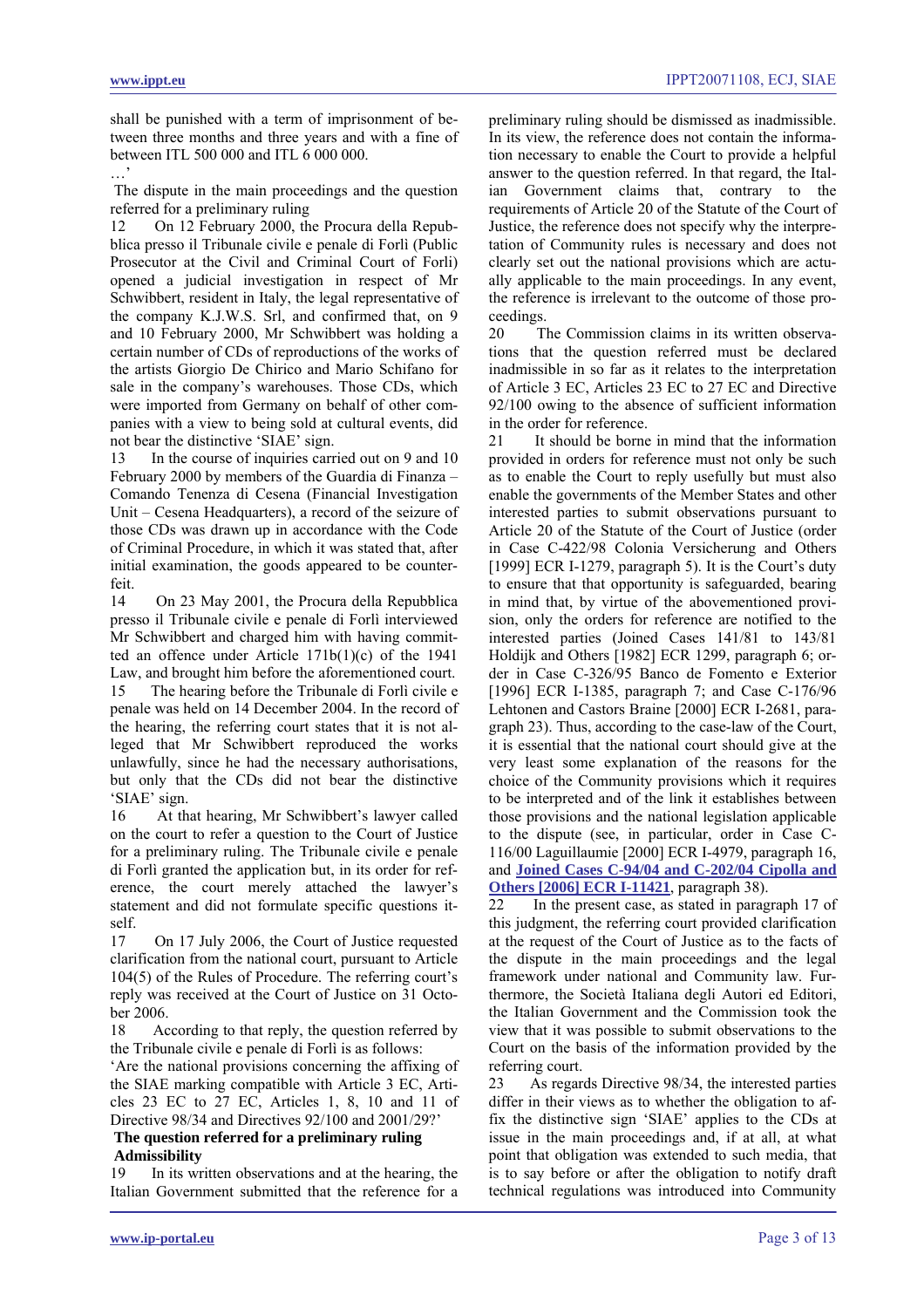<span id="page-3-0"></span>law. There is no dispute in the present case about the fact that criminal proceedings were initiated against Mr Schwibbert in respect of the failure to affix the 'SIAE' sign. However, determining the point at which the affixing obligation was in fact brought into Italian law is a matter of interpreting national law, which is not within the Court's jurisdiction. In any event, the uncertainty on that point is not such as to render it impossible for the Court to provide a useful answer to the question referred as clarified by the referring court as requested.

24 In those circumstances, the Court considers that it has sufficient information to enable it to reply to the question concerning Directive 98/34.

25 By contrast, as regards the interpretation of Article 3 EC, Articles 23 EC to 27 EC and Directive 92/100, it must be held that the order for reference does not provide the information necessary to enable the Court to provide the referring court with a useful reply.

26 It must be borne in mind that those EC Treaty provisions prohibit – between Member States – customs duties on imports and exports and all charges having equivalent effect. Directive 92/100 harmonises the rules relating to rental right and lending right and to certain rights related to copyright in the field of intellectual property.

27 However, the particulars provided by the referring court in relation to the factual background to the dispute in the main proceedings do not enable the place where the CDs were manufactured to be determined with any certainty, or the fact that they were actually imported into Italy to be established. As far as the information concerning the national legal framework is concerned, this does not give the Court sufficient information about the characteristics of the financial consideration given for obtaining the distinctive sign 'SIAE' so as to enable the Court to determine whether it amounts to a customs duty or a charge having equivalent effect within the meaning of the aforementioned articles of the Treaty. Nor, finally, do those particulars enable the Court to assess whether Directive 92/100 precludes such national rules.

28 In those circumstances, it is not possible to give a ruling on whether Article 3 EC, Articles 23 EC to 27 EC and Directive 92/100 preclude an obligation such as that which is in dispute in the main proceedings.

29 In addition, it must be noted that the question referred also concerns the interpretation of Directive 2001/29. That directive is based on the principles and rules already laid down, inter alia, by Directive 92/100, which it amends. Directive 2001/29 was adopted on 22 May 2001 and Article 13 thereof provides that the Member States must comply with it before 22 December 2002. However, the events underlying the main proceedings occurred in February 2000, before the directive was adopted. Therefore, the question referred for a preliminary ruling is inadmissible in so far as it concerns the interpretation of Directive 2001/29.

30 Consequently, the reference for a preliminary ruling may be deemed admissible only in so far as it concerns the interpretation of Directive 98/34.

#### **Substance**

31 By its question, the referring court asks, in essence, whether Articles 1, 8, 10 and 11 of Directive 98/34 preclude national provisions such as those at issue in the main proceedings, inasmuch as the latter provide for the initials of the Società Italiana degli Autori ed Editori to be affixed to media containing reproductions of intellectual works.

32 In that regard, the documents before the Court show that, in the main proceedings, criminal proceedings were initiated against Mr Schwibbert for failing to affix that distinctive sign to CDs of works of figurative art. It is necessary therefore to consider whether the Community legislation referred to by the national court precludes national provisions imposing such an obligation.

33 First, it is necessary to consider whether the obligation to affix such initials can be described as a 'technical regulation' within the meaning of Article 1 of Directive 98/34. If so, it will be necessary to check whether the draft technical regulation was notified to the Commission by the Italian authorities, failing which it would be unenforceable against Mr Schwibbert (see, in particular, Case C-194/94 CIA Security International [1996] ECR I-2201, paragraphs 48 and 54; Case C-226/97 Lemmens [1998] ECR I-3711, paragraph 33; and Case C-159/00 Sapod Audic [2002] ECR I-5031, paragraph 49).

34 It follows from Article 1(11) of Directive 98/34 that the definition of 'technical regulation' can be broken down into three categories: first, the 'technical specification' within the meaning of Article 1(3) of that directive; second, the 'other requirement', as defined in Article 1(4); and, third, the prohibition of the manufacture, importation, marketing or use of a product referred to in Article 1(11) (see, in particular, Case C-267/03 Lindberg [2005] ECR I-3247, paragraph 54).

35 As the Court has held, the concept of technical specification presupposes that the national measure refers to the product or its packaging as such and thus lays down one of the characteristics required of a product (see, to that effect, Case C-278/99 van der Burg [2001] ECR I-2015, paragraph 20; Case C-390/99 Canal Satélite Digital [2002] ECR I-607, paragraph 45; and also Sapod Audic, paragraph 30, and Lindberg, paragraph 57).

36 In the present case, it is clear, as the Advocate General has stated in points 46 and 48 of her Opinion, that the distinctive sign 'SIAE', which is intended to inform consumers and the national authorities that the reproductions are lawful, is affixed to the actual medium containing the intellectual work and thus to the product itself. It is not, therefore, correct to maintain, as the Società Italiana degli Autori ed Editori and the Italian Government have done, that that sign relates solely to the intellectual work.

37 Such a distinctive sign constitutes a 'technical specification' within the meaning of Article 1(3) of Directive 98/34, since it falls within the requirements applicable to the products concerned as regards marking or labelling. Therefore, since observance of that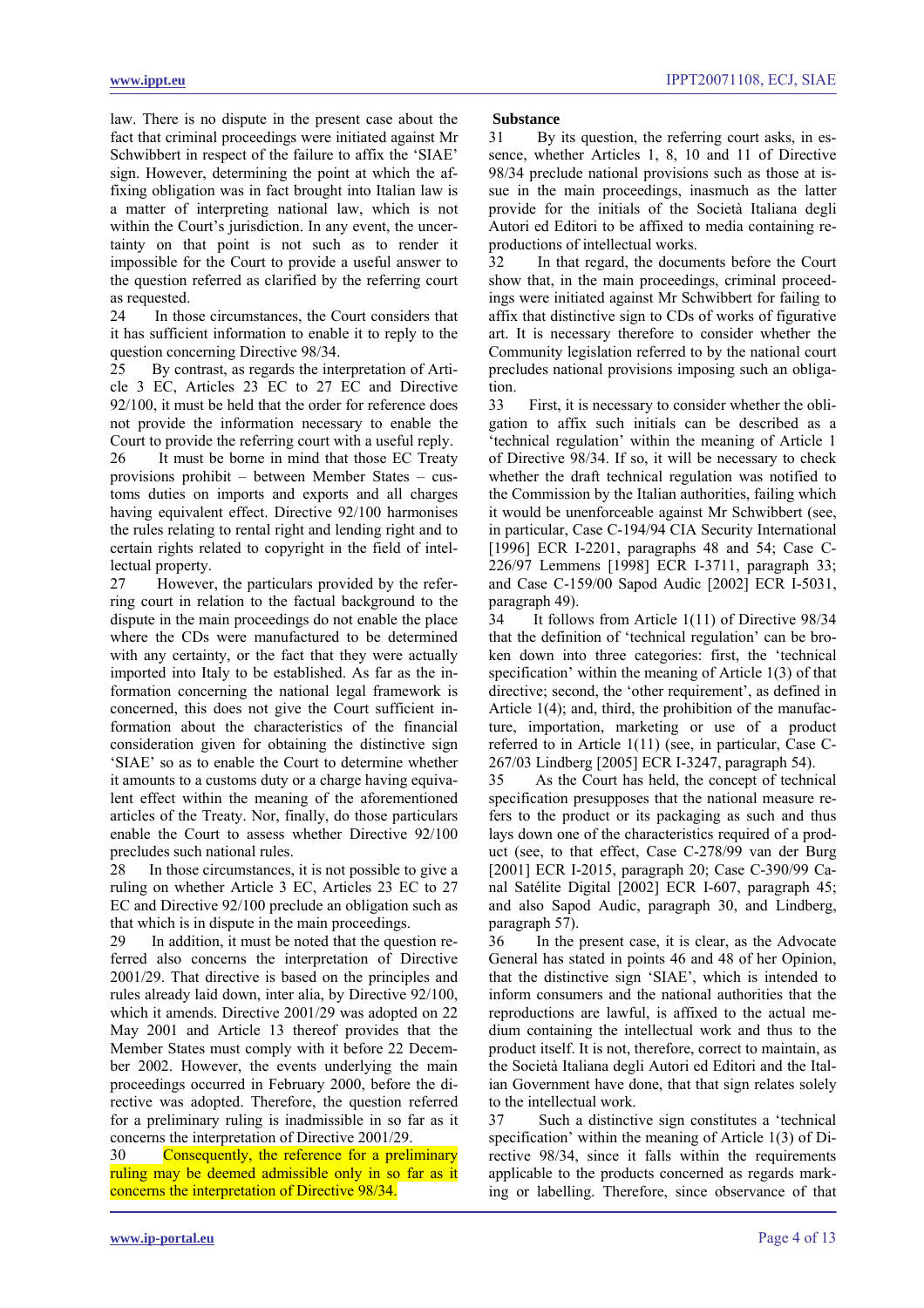<span id="page-4-0"></span>specification is compulsory de jure for marketing those products, the specification constitutes a 'technical regulation' within the meaning of Article 1(11) of that directive (see, to that effect, Case C-13/96 Bic Benelux [1997] ECR I-1753, paragraph 23).

38 Under Article 8 of Directive 98/34, 'Member States shall immediately communicate to the Commission any draft technical regulation'. In the event of noncompliance with that obligation, the technical regulation remains unenforceable against individuals, as has been noted in paragraph 33 of this judgment. It is necessary therefore to ascertain whether, in the present case, the Member State has fulfilled its obligations under Article 8 of Directive 98/34. If it has not, the technical regulation at issue would be unenforceable against Mr Schwibbert.

39 The Società Italiana degli Autori ed Editori and the Italian Government claim that the obligation to affix the distinctive sign 'SIAE' to media containing intellectual works was already provided for in respect of paper media under the 1941 Law – some considerable time before the entry into force of the relevant Community directives – and that the statutory amendments introduced after their entry into force, in 1987 and 1994 respectively, did no more than bring the legislation into line with technological progress, merely including new media within the scope of that obligation. Accordingly, those statutory amendments did not have to be notified to the Commission.

40 In the present case, the documents submitted to the Court appear to show that the obligation to affix the distinctive sign 'SIAE' became applicable to the media at issue in the main proceedings, namely CDs of works of figurative art, in 1994 by virtue of Legislative Decree No 685. Accordingly, that obligation should have been communicated to the Commission by the Italian Republic because it arose after the introduction, by Directive 83/189, of the procedure for the provision of information in the field of technical standards and regulations. Nevertheless, as has been pointed out in paragraph 23 of this judgment, it is for the referring court to ascertain whether the obligation at issue had in fact been brought into Italian law at that point.

41 In so far as the obligation to affix the distinctive sign 'SIAE' was extended to products such as those at issue in the main proceedings after the implementation of Directive 83/189, it must be borne in mind that, according to settled case-law, the aim of the second part of the first subparagraph of Article 8(1) of Directive 98/34 is to enable the Commission to have as much information as possible on any draft technical regulation with respect to its content, scope and general context in order to enable it to exercise as effectively as possible the powers conferred on it by the Directive (see, in particular, CIA Security International, paragraph 50; Case C-279/94, Commission v Italy [1997] ECR I-4743, paragraph 40; and Case C-145/97 Commission v Belgium [1998] ECR I-2643, paragraph 12).

42 Similarly, according to the third subparagraph of Article 8(1) of Directive 98/34, 'Member States shall communicate the draft again … if they make changes to the draft that have the effect of significantly altering its scope …'. The inclusion of new media, such as CDs, within the scope of the obligation to affix the distinctive sign 'SIAE' must be regarded as such a change (see, to that effect, Case C-317/92 Commission v Germany [1994] ECR I-2039, paragraph 25, and Lindberg, paragraphs 84 and 85).

43 The Commission stated in its written observations and at the hearing, without being contradicted by the Italian Republic in that regard, that that change was not communicated to the Commission by the Italian Republic.

44 According to the case-law of the Court, failure to observe the obligation to notify constitutes a procedural defect in the adoption of the technical regulations concerned, and renders those technical regulations inapplicable and therefore unenforceable against individuals (see, in particular, CIA Security International, paragraph 54, and Lemmens, paragraph 33). Individuals may rely on that inapplicability before the national court which must decline to apply a national technical regulation which has not been notified in accordance with Directive 98/34 (see, in particular, CIA Security International, paragraph 55, and Sapod Audic, paragraph 50).

45 In view of those points, its must be held that Directive 98/34 is to be interpreted as meaning that national provisions such as those at issue in the main proceedings – in so far as such provisions introduced, after the implementation of Directive 83/189, the obligation to affix the distinctive sign 'SIAE' to CDs of works of figurative art for the purposes of marketing them in the Member State concerned – constitute a technical regulation which, if not notified to the Commission, cannot be invoked against an individual.

# **Costs**

46 Since these proceedings are, for the parties to the main proceedings, a step in the action pending before the national court, the decision on costs is a matter for that court. Costs incurred in submitting observations to the Court, other than the costs of those parties, are not recoverable.

### **On those grounds, the Court (Third Chamber) hereby rules:**

Directive 98/34/EC of the European Parliament and of the Council of 22 June 1998 laying down a procedure for the provision of information in the field of technical standards and regulations and of rules on Information Society services, as amended by Directive 98/48/EC of the European Parliament and of the Council of 20 July 1998, must be interpreted as meaning that national provisions such as those at issue in the main proceedings – in so far as such provisions introduced, after the implementation of Council Directive 83/189/EEC of 28 March 1983 laying down a procedure for the provision of information in the field of technical standards and regulations, the obligation to affix the distinctive sign 'SIAE' to compact discs of works of figurative art for the purposes of marketing them in the Member State concerned – constitute a technical regulation which, if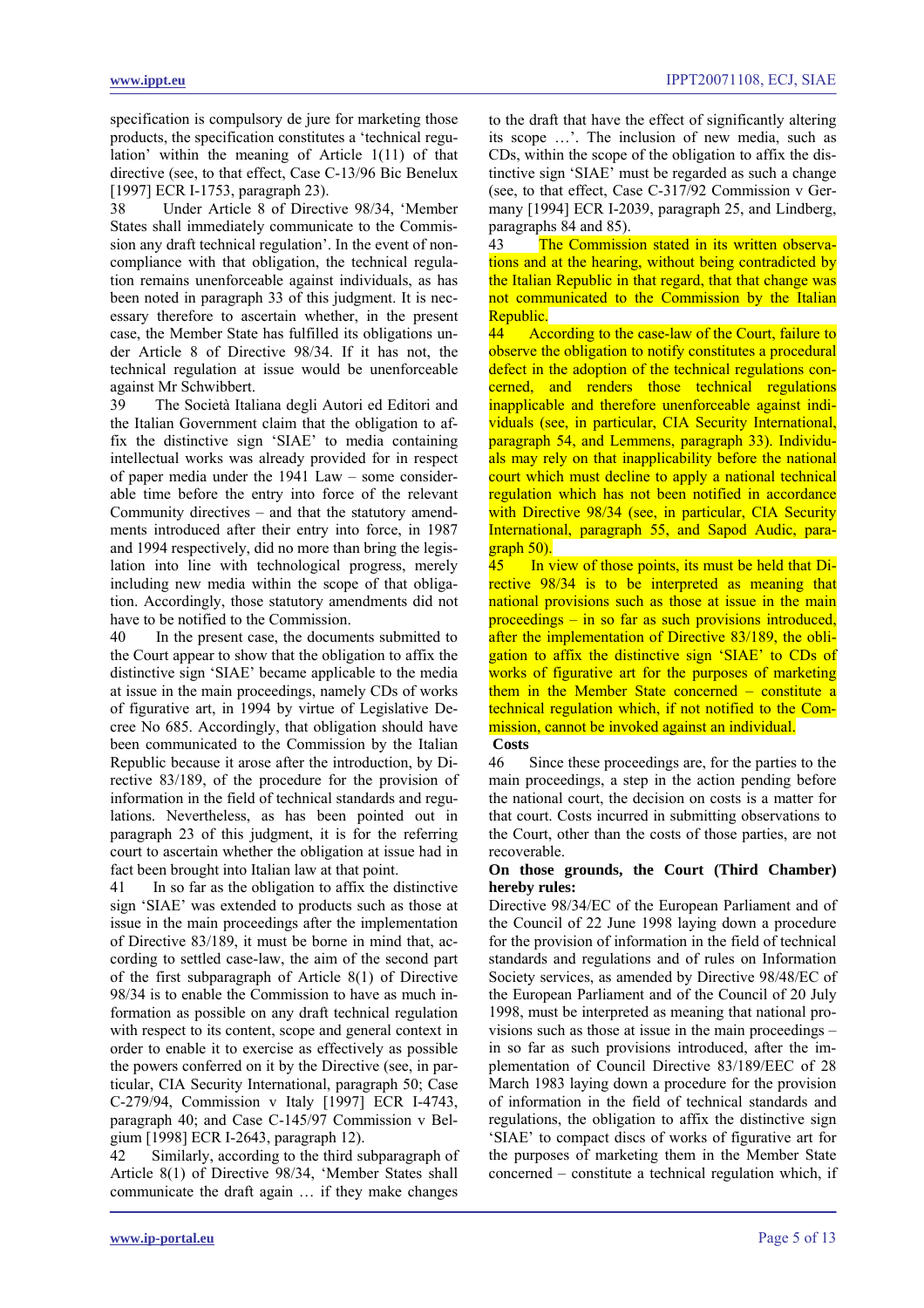<span id="page-5-0"></span>not notified to the Commission, cannot be invoked against an individual.

## **OPINION OF ADVOCATE GENERAL TRSTENJAK**

delivered on 28 June 2007 (1) Case C-20/05 Pubblico Ministero

v

Karl Josef Wilhelm Schwibbert

(Reference for a preliminary ruling from the Tribunale di Forlì (Italy))

*(Directive 98/34/EC – Definition of 'technical regulation' – National legislation imposing the obligation to affix to compact discs the initials of the national body responsible for collecting royalties – Obligation to notify)* 

#### **I – Introduction**

1. In connection with the criminal charges brought against Mr Schwibbert for holding compact discs (hereinafter 'CDs') which did not bear the distinctive sign of the national body responsible for collecting royalties (Società Italiana degli Autori ed Editori, hereinafter 'SIAE'), the Tribunale di Forlì, Italy, at the request of Mr Schwibbert's lawyer, asks the Court whether national provisions imposing the obligation to affix that distinctive sign are compatible with Articles 3 EC and 23 EC to 27 EC, and with Council Directive 83/189/EEC of 28 March 1983 laying down a procedure for the provision of information in the field of technical standards and regulations  $(2)$  – a directive in fact consolidated by Directive 98/34/EC of the European Parliament and of the Council of 22 June 1998 laying down a procedure for the provision of information in the field of technical standards and regulations, (3) itself amended by Directive 98/48/EC of the European Parliament and of the Council of 20 July 1998, (4) Council Directive 92/100/EEC of 19 November 1992 on rental right and lending right and on certain rights related to copyright in the field of intellectual property (5) and Directive 2001/29/EC of the European Parliament and of the Council of 22 May 2001 on the harmonisation of certain aspects of copyright and related rights in the information society. (6)

# **II – Legal framework**

**A – Community law** 

#### **1. EC Treaty**

2. According to Articles 23 EC to 27 EC, the Community is to be based upon a customs union which will cover all trade in goods and which will involve the prohibition between Member States of customs duties on imports and exports and of all charges having equivalent effect.

#### **2. Directives**

#### **(a) Directive 92/100**

3. Directive 92/100 is intended to bring about harmonised legal protection in respect of rental right and lending right and of certain rights related to copyright in the field of intellectual property. According to the first recital in the preamble to the Directive, that harmonisation is intended to remove differences between the national rules when those differences 'are sources of barriers to trade and distortions of competition which impede the achievement and proper functioning of the internal market'.

4. The second recital states that 'such differences in legal protection could well become greater as Member States adopt new and different legislation or as national case-law interpreting such legislation develops differently'.

5. The third recital states that 'such differences should therefore be eliminated in accordance with the objective of introducing an area without internal frontiers as set out in Article 8a of the Treaty so as to institute, pursuant to Article 3(f) of the Treaty, a system ensuring that competition in the common market is not distorted'.

#### **(b) Directive 98/34, consolidating Directive 83/189**  6. Under Article 1:

'For the purposes of this Directive, the following meanings shall apply:

1. "product", any industrially manufactured product and any agricultural product, including fish products;

2. "technical specification", a specification contained in a document which lays down the characteristics required of a product such as levels of quality, performance, safety or dimensions, including the requirements applicable to the product as regards the name under which the product is sold, terminology, symbols, testing and test methods, packaging, marking or labelling and conformity assessment procedures ... …

10. "draft technical regulation", the text of a technical specification or other requirement, including administrative provisions formulated with the aim of enacting it or of ultimately having it enacted as a technical regulation, the text being at a stage of preparation at which substantial amendments can still be made ...'.

7. Article 8 of Directive 98/34 provides:

'1. ... Member States shall immediately communicate to the Commission any draft technical regulation ...; they shall also let the Commission have a statement of the grounds which make the enactment of such a technical regulation necessary, where these have not already been made clear in the draft.

Where appropriate, and unless it has already been sent with a prior communication, Member States shall simultaneously communicate the text of the basic legislative or regulatory provisions principally and directly concerned, should knowledge of such text be necessary to assess the implications of the draft technical regulation.

Member States shall communicate the draft again under the above conditions if they make changes to the draft that have the effect of significantly altering its scope, shortening the timetable originally envisaged for implementation, adding specifications or requirements, or making the latter more restrictive.'

8. Article 9 of Directive 98/34 provides: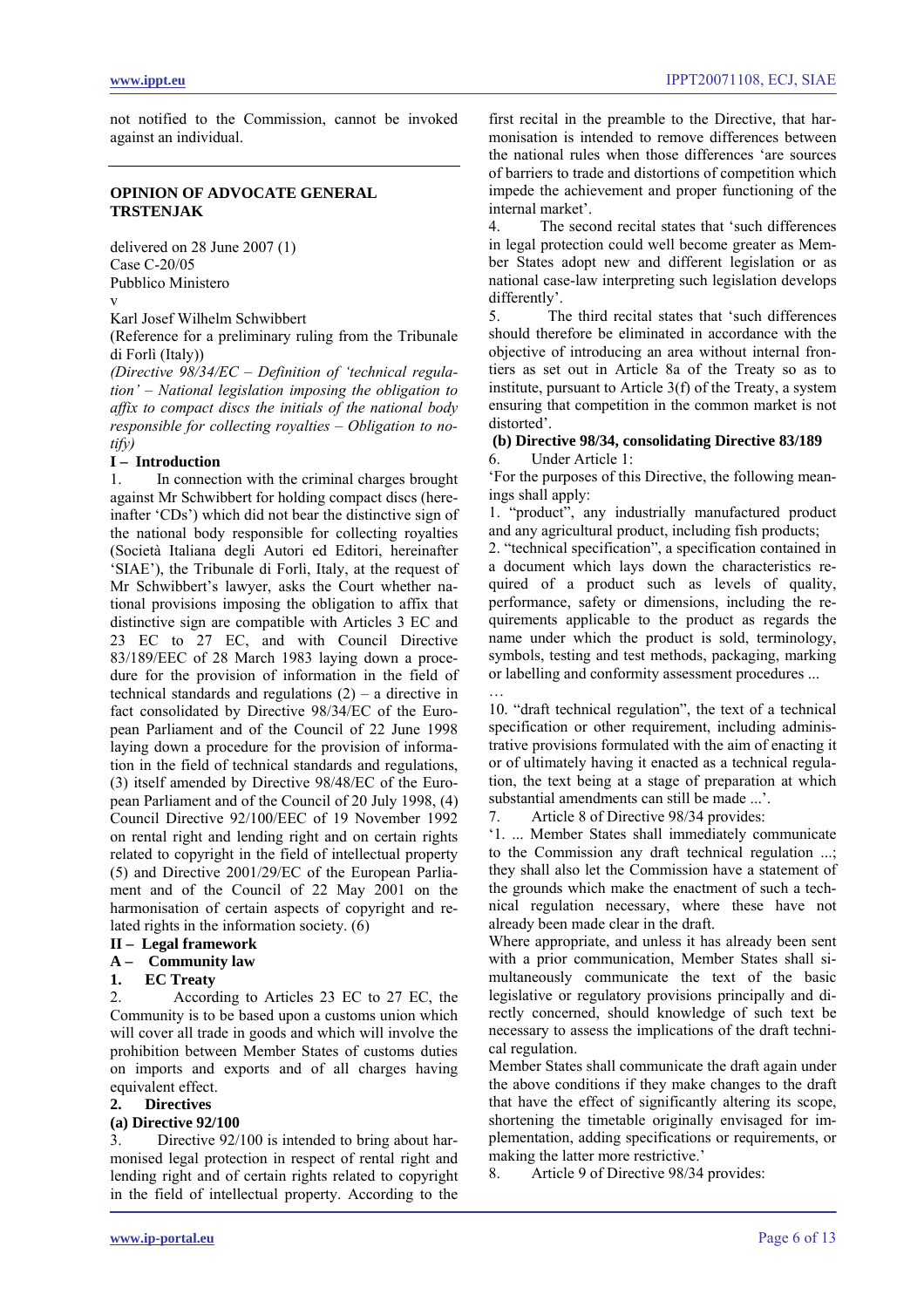'Member States shall postpone the adoption of a draft technical regulation for three months from the date of receipt by the Commission of the communication referred to in Article 8(1).'

## **(c) Directive 98/48, amending certain points of Directive 98/34**

9. Point 9 of Article 1 of Directive 98/34 becomes point 11 as follows:

'11. "technical regulation", technical specifications and other requirements or rules on services, including the relevant administrative provisions, the observance of which is compulsory, de jure or de facto, in the case of marketing, provision of a service, establishment of a service operator or use in a Member State or a major part thereof, as well as laws, regulations or administrative provisions of Member States, except those provided for in Article 10, prohibiting the manufacture, importation, marketing or use of a product or prohibiting the provision or use of a service, or establishment as a service provider.

De facto technical regulations include:

laws, regulations or administrative provisions of a Member State which refer either to technical specifications or to other requirements or to rules on services, or to professional codes or codes of practice which in turn refer to technical specifications or to other requirements or to rules on services, compliance with which confers a presumption of conformity with the obligations imposed by the aforementioned laws, regulations or administrative provisions,

voluntary agreements to which a public authority is a contracting party and which provide, in the general interest, for compliance with technical specifications or other requirements or rules on services, excluding public procurement tender specifications,

– technical specifications or other requirements or rules on services which are linked to fiscal or financial measures affecting the consumption of products or services by encouraging compliance with such technical specifications or other requirements or rules on services; technical specifications or other requirements or rules on services linked to national social security systems are not included.'

# **(d) Directive 2001/29**

10. Directive 2001/29 reproduces the principles and rules contained inter alia in Directive 92/100 and introduces amendments to them.

# **B – National law**

11. The Italian copyright law is based on Law 633 of 1941. (7) This law created an ad hoc public body, SIAE, which has protection, mediation and certification responsibilities, and provided for criminal penalties for certain unauthorised conduct (marketing, reproduction, ...). It also introduced the obligation to affix the SIAE distinctive sign.

12. Law 121/87 of 27 March 1987 (8) extended the obligation to affix the SIAE distinctive sign and the possibility of criminal penalties to other media.

13. Legislative Decree No 685/94 of 16 November 1994 (9) repealed Law 121/87. Article 171 b(c) of that decree provides:

'Any person who:

… sells or rents video cassettes, music cassettes or any other medium containing phonograms or videograms or cinematographic or audiovisual works or sequences of moving images which do not bear the mark of the Italian Society of Authors and Publishers (SIAE) in accordance with this law and with the implementing regulation

shall be punished with a term of imprisonment of between three months and three years and with a fine of between ITL 500 000 and ITL 6 000 000.'

## **III – The dispute in the main proceedings and the reference for a preliminary ruling**

14. On 9 and 10 February 2000, CDs were seized on the premises of the company K.J.W.S. Srl, of which Mr Schwibbert, who is resident in Italy, is the legal representative. Those CDs, which were seized because they did not bear the SIAE distinctive sign, contained reproductions of works of the artists Giorgio De Chirico and Mario Schifano. Mr Schwibbert's lawyer stated at the hearing before the Court of Justice that some of the CDs included musical accompaniment. Moreover, a document annexed to Mr Schwibbert's written observations indicates that, at least, the CDs which reproduced the works of the first of those artists contained a film. It is also apparent from information provided by the national court and from the explanations supplied by Mr Schwibbert's lawyer to the hearing before the Court that the CDs had been copied in Germany and were intended to be sold to two Italian companies for them to sell by mail order.

15. On 23 May 2001, the Procura della Repubblica presso il Tribunale di Forlì interviewed Mr Schwibbert under caution and sent him for trial before the Tribunale di Forlì.

16. On 14 December 2004, the Tribunale di Forlì pointed out in the record of its hearing that it is not alleged that Mr Schwibbert reproduced the works unlawfully, since he had the necessary authorisations, but only that the CDs did not bear the SIAE distinctive sign.

17. The Tribunale di Forlì also granted the application made by Mr Schwibbert's lawyer for a reference for a preliminary ruling from the Court of Justice. However, the order for reference merely attached the arguments of Mr Schwibbert's lawyer and did not formulate specific questions. The order was lodged at the Court Registry on 21 January 2005.

18. On 17 July 2006, the Court requested, pursuant to Article 104(5) of the Rules of Procedure, clarification from the national court regarding the factual and legal context of the dispute in the main proceedings, and the Community law provisions to be interpreted and the reasons why the court considered it necessary to request their interpretation. Its replies were received by the Court on 8 November 2006.

19. It follows from the replies given by the Tribunale di Forlì that the questions which that court is asking the Court of Justice may be formulated as follows: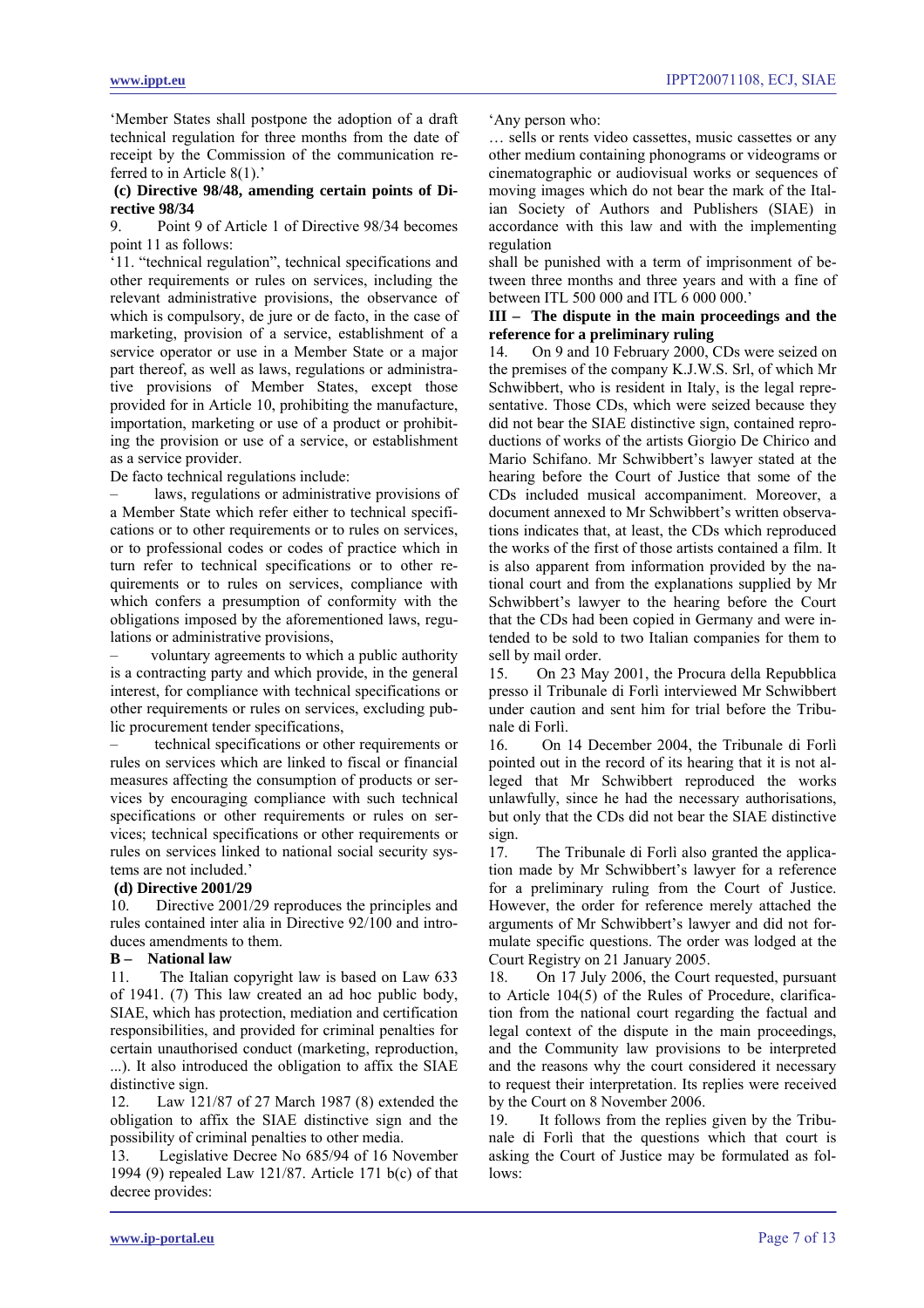'Are the national rules concerning the affixing of the SIAE marking compatible with Articles 3 EC, 23 EC to 27 EC, Articles 1, 8, 10 and 11 of Directive 98/34/EC of 22 June 1998 and Directives 92/100 and 2001/29?'

20. The Court decided to put some questions, to be answered in writing before the hearing, to the Italian Government and the Commission, requesting them inter alia to present their observations in the light of the clarifications provided by the national court. The Italian Government and the Commission replied to those requests in writing.

**IV – Observations presented to the Court of Justice** 

21. Mr Schwibbert maintains that the obligation to affix the SIAE sign is a technical regulation which should have been notified by Italy to the Commission in accordance with Article 8(1) of Directive 83/189.

22. The obligation to affix that distinctive sign is also in the nature of a measure having equivalent effect, since it constitutes a barrier that prevents operators from other countries developing their business in the Italian market.

23. Furthermore, the affixing of that sign offers no protection to the author and to the other holders of intellectual property rights. The Italian legislation imposes criminal penalties for failure to affix it, whether or not the reproduction was unlawful.

24. Moreover, the obligation to affix the initials SIAE is contrary to Articles 23 EC and 25 EC, namely, the prohibition, laid down by the Treaty, of customs duties and of all charges having equivalent effect, since those initials are charged for and must be affixed to all works from the moment they enter Italy from a Community country.

25. Finally, that obligation infringes Directive 92/100, the first three recitals of which state that there are differences between the various national legal systems and, consequently, a risk that competition between the Member States will be distorted.

26. SIAE, which has not submitted written observations, stated at the hearing that the obligation to affix the sign did not have to be notified to the Commission, since it was already provided for by a law of 1941, which, at the time, referred to works produced on paper. Since 1971, agreements had been concluded between all disc manufacturers for the SIAE to be affixed to that medium.

27. SIAE also states that, at the material time, Italian law did not impose the obligation to affix the distinctive sign on works of figurative art; that obligation has existed only since Law 248/2000 came into force. In the present case, CDs with musical content should have borne the SIAE initials.

28. As regards Articles 3 EC, 22 EC and 27 EC, SIAE argues that the prohibition laid down by those articles concerning duties levied on imports affects only imported products, to the exclusion of domestic products. However, the Italian legislation requiring the affixing of the distinctive sign applies to all products, whether domestic or imported. Therefore, those articles do not affect that obligation, which, furthermore, as the Italian Government also states, is designed to enable both the forces of law and order and consumers to distinguish between original works and pirated works.

29. SIAE adds that Directive 92/100 was transposed in Italy by Legislative Decree 685/94. As a measure to implement the Directive, that Legislative Decree, which, in the words of the SIAE, 'contained within it the rules concerning the distinctive sign', was notified to the Commission.

30. Finally, SIAE argues that, if the Court wished to reformulate the question referred for a preliminary ruling in relation to Articles 28 EC and 30 EC, the obligation to affix ought to be regarded as proportionate to the objectives inter alia of combating piracy and informing consumers who, if they buy illegal copies, are liable to criminal proceedings.

31. The Italian Government considers that the question referred for a preliminary ruling is inadmissible, since the referring court has merely granted the request as submitted by the accused's lawyer. The national court ought to give at least some explanation as to why the Community law provisions in respect of which it has made the reference need an interpretation from the Court.

32. The Italian Government states that SIAE is a public undertaking which has a legal monopoly and whose role is inter alia to collect, as required by law, the revenue from the affixing of the SIAE sign. By supplying that sign, SIAE provides its members with a guarantee that the reproductions are lawful. That service is part of the fight against piracy and has no effect on the free movement of goods. The Italian Government agrees with the SIAE that, in any event, Article 30 EC lends validity to the obligation to affix the SIAE sign. That measure, since it is not discriminatory, also complies with Directive 92/100.

33. The Italian Government shares the view of SIAE that the obligation, imposed by Law 121/87, to affix the sign did not have to be notified to the Commission because that obligation has existed since 1941, and the introduction of a criminal penalty is only an adjustment made in response to the appearance of new technological media in the market.

34. Finally, the Italian Government asserts that intellectual works cannot be treated in the same way as any other product which may be placed on the market within the Community because they are not goods. The SIAE distinctive sign cannot be treated like a marking in accordance with technical regulations within the meaning of Directive 83/189, since that distinctive sign or label essentially identifies the characteristics of the intellectual work which has been reproduced and therefore of the corpus mysticum; it does not identify the corpus mechanicum, in other words the medium. It is therefore not possible to refer, as does the Commission, to the judgment in Bic Bénélux. (10) In that case, the stamp was intended to inform the public of the effects of the BIC product on the environment; it therefore described the characteristics of that product. However, the SIAE stamp does not contain any description of the characteristics of the product. It simply indicates to the forces of law and order and to consumers that the stamp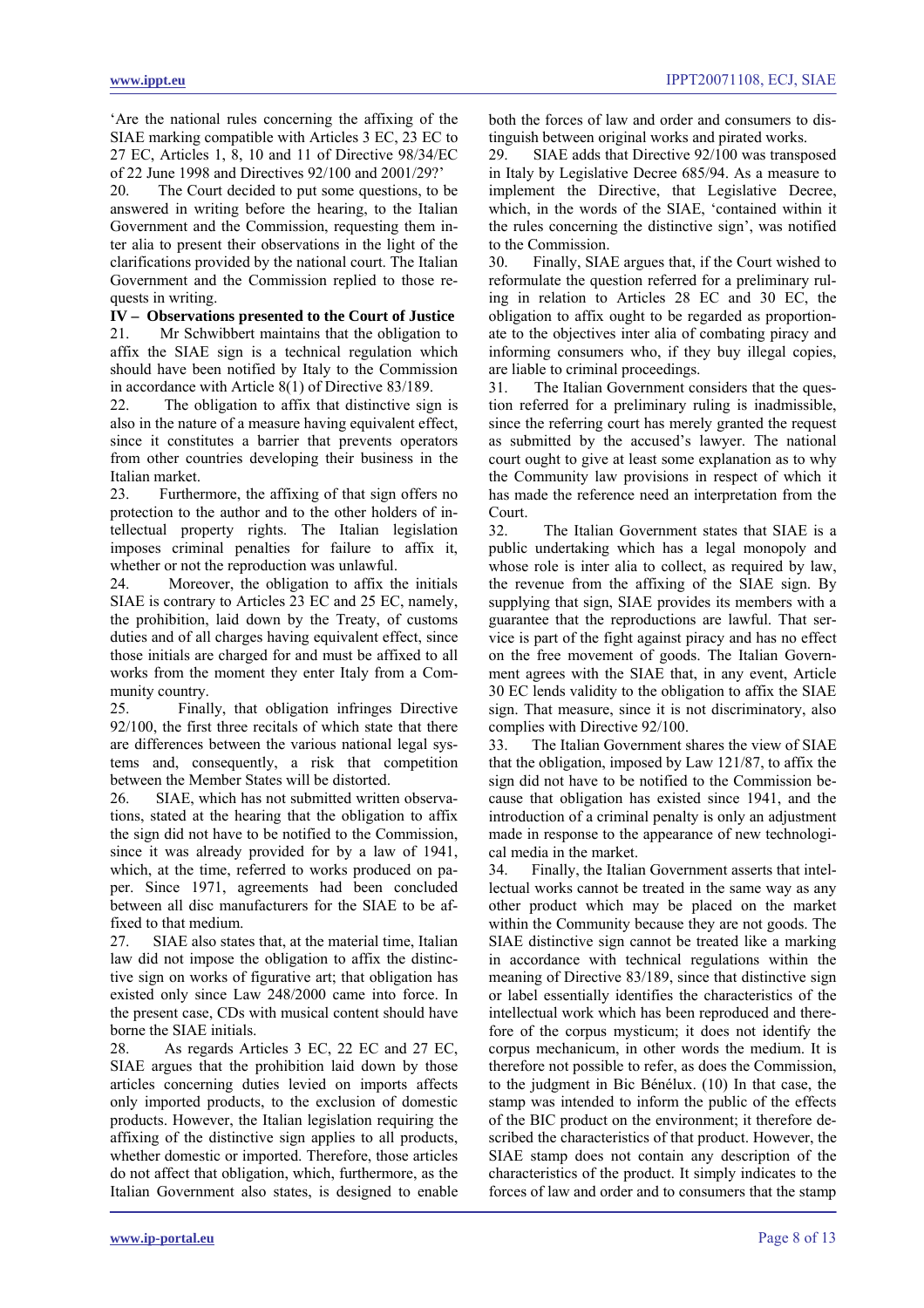has been affixed in accordance with the law. Consequently, the measure is entirely incidental to the objective, which is to demonstrate that the regulations have been properly observed.

35. The Commission, in the light of the written replies given to the written questions posed by the Court and of the observations presented at the hearing by the various parties, considers that the question referred for a preliminary ruling is admissible.

36. The Commission points out that only Article 2 of Law 121/87 extended the obligation to affix the SIAE sign to music cassettes and CDs. That rule constitutes a technical regulation which should have been notified to the Commission. The Commission cites Article 1(5) of Directive 83/189, (11) which was in force in 1987, according to which 'technical regulation' means 'technical specifications, including the relevant administrative provisions, the observance of which is compulsory, de jure or de facto, in the case of marketing or use ...'. In order to market videocassettes and CDs in 1987 in Italy, it was necessary to affix that sign. It was therefore a technical regulation the observance of which was compulsory in the case of marketing in Italy.

37. The Commission adds that Legislative Decree 685/94, since it repealed Law 121/87, is the only legislation applicable at the material time. Article 171b(c), since it also imposes an obligation, subject to criminal penalties, to affix the SIAE sign, should also have been notified to the Commission. That sign, which may be affixed either directly to the CD or on the outer packaging, is equivalent to a marking. The present situation is therefore comparable to the situation in Bic Benelux concerning fiscal aspects. In that regard, the Commission also refers to the judgment in CIA Security International, (12) in which the Court held that breach of the obligation to notify laid down, inter alia, in Article 8 of Directive 89/189, renders the technical regulations concerned inapplicable, so that they are unenforceable against individuals.

38. The Commission counters the argument raised by SIAE at the hearing, that the Commission was aware of the obligation to affix the sign owing to notification of Legislative Decree 685/94 as a measure transposing Directive 92/100, by stating that that obligation is not a measure transposing Directive 92/100, because that obligation is not necessary for transposing the directive. Consequently, that notification as a measure transposing Directive 92/100 cannot be regarded as one of the situations envisaged by Article 10 of Directive 83/189, which exempts Member States from the obligation to notify measures transposing Community directives.

39. In the light of the present observations, which the Commission considers to be sufficient, it nevertheless argues that the obligation to affix the SIAE sign is contrary neither to Articles 23 EC and 25 EC, because it is not linked to the crossing of the border but is an obligation which must be fulfilled prior to marketing, nor to Directive 92/100, which merely defines the scope of certain rights but leaves it to the Member States to select the mechanisms for ensuring obser-

vance of those rights; the obligation to affix may be regarded as a mechanism.

# **V – Assessment**

# **A – The admissibility of the question referred for a preliminary ruling**

40. In spite of the submissions of the Italian Government, I consider that this question referred for a preliminary ruling is admissible. Admittedly, it is not desirable that the national court should merely enclose the application for a reference for a preliminary ruling as formulated by a party's lawyer, and that it should have compelled the Court of Justice to request, pursuant to Article 104(5) of the Rules of Procedure, clarification from the national court regarding the factual and legal context of the dispute in the main proceedings, the Community law provisions to be interpreted and the reasons why the court considers it necessary to request their interpretation. However, it is not apparent from any legislation, and in particular not from the information note on references from national courts for a preliminary ruling, (13) that the national court has formally to draft the question or questions and itself provide any relevant information regarding the case, (14) failing which the reference will be inadmissible. Moreover, in the present case, the national court, to use its own words, 'deems [the document submitted by Mr Schwibbert's lawyer] to be reproduced in its judgment'.

# **B – The special features of the Italian legislation**

41. In the great majority of the Member States, the law does not impose an obligation to affix the sign of the national body responsible for administering royalties relating to media. (15) If, however, those bodies require or recommend, as a condition for authorising reproduction, that certain particulars be stated on the media, (16) those particulars need only be on the reproductions, but there is absolutely no requirement for the reproductions to bear stickers sold by the bodies in question. Moreover, the fact that the bodies may require their sign to be affixed to reproductions is not based on a legal obligation, but simply on the contract concluded between the bodies and the holder of the reproduction authorisation. Thus, failure to affix the sign may involve penalties only of a contractual nature, such as the payment of additional royalties.

42. The Italian legal system, by imposing criminal penalties for failure to affix the sign of the body responsible for collecting royalties, therefore appears to have special features as compared with the systems of the other Member States of the European Union.

**C – The obligation to affix the SIAE sign: a technical regulation subject to the obligation to notify** 

43. Article 8 of Directive 98/34 requires Member States to communicate immediately to the Commission any draft technical regulation. SIAE and the Italian Government maintain that Italy did not have to communicate the obligation to affix the SIAE sign because it was not a technical regulation. It is therefore necessary to examine the definition of technical regulation (17) and to determine whether it may include the obligation to affix such a sign.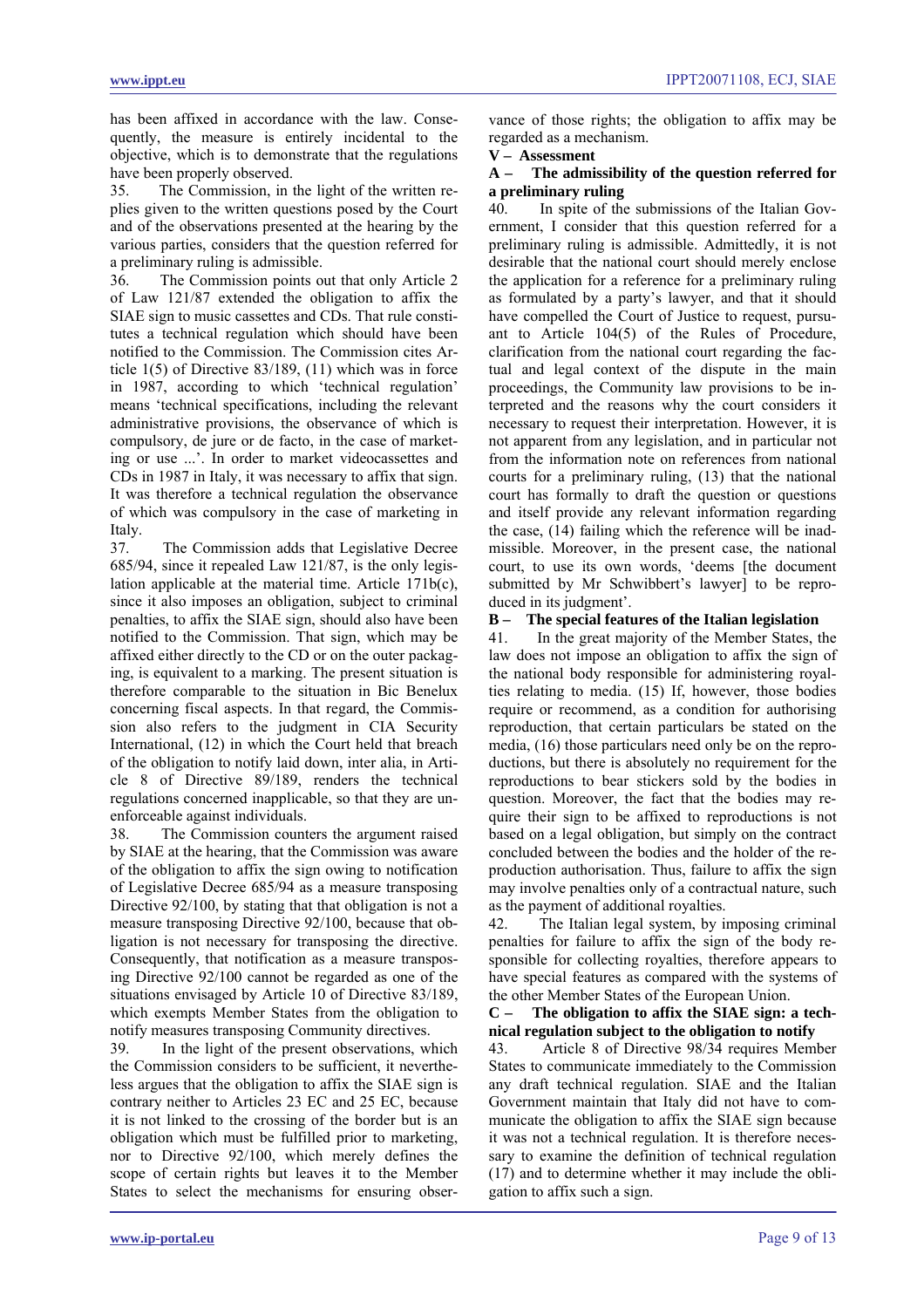44. The Court has held, for example, that national provisions which merely lay down conditions governing the establishment of undertakings, such as provisions making the exercise of an activity subject to prior authorisation, do not constitute technical regulations. (18) Likewise, national rules which do not lay down the characteristics required of a product but are confined to regulating the closing times of shops do not constitute technical regulations. (19)

45. On the other hand, detailed rules defining the conditions concerning the quality tests and function tests which must be fulfilled in order for the product to be approved and marketed do constitute technical regulations. (20) Similarly, provisions which require the undertakings concerned to apply for prior approval of their equipment constitute technical regulations. (21) The Court has also held that the concept of technical specification includes production methods and procedures for medicinal products. (22) The Court has declared, furthermore, that rules which are intended to prevent the administration of sympathicomimetic substances to certain fattening cattle constitute technical specifications, since they are issued by the national administrative authorities, apply to the whole of the national territory and are binding on their addressees. (23) In its judgment in Bic Benelux, the Court also pointed out that a marking intended to inform the public of the effects of a product on the environment is no different, in spite of the fact that it is linked to an eco-tax system, from other labelling which reminds consumers of the harmful effects of the products in question on the environment. Therefore such a marking cannot be regarded as exclusively a fiscal accompanying measure and, consequently, it must be notified. (24) Similarly, the obligation to indicate the origin of a product on the label is notifiable. (25) Even national provisions which entail a prohibition on the organisation of games of chance using certain gaming machines, (26) requirements relating to the maximum length and depth and maximum power restriction of pleasure motor-boats (27) or national legislative provisions which prohibit the installation of all electrical, electromechanical and electronic games on all public and private premises, including computer games in undertakings providing internet services, and make the operation of such undertakings subject to the issue of a special authorisation, must be considered to be technical regulations. (28)

46. In this case, as the Commission submits, the obligation to affix the SIAE sign is comparable to the obligation to affix a marking in Bic Benelux, cited above, the purpose of which was to inform the public of the environmental effects of a product. In the present case, the sign is intended, as the SIAE and the Italian Government pointed out in their observations, to inform consumers and the forces of law and order that the reproductions are lawful. Accordingly, just as the Court held in paragraph 23 of the judgment in Bic Benelux, the obligation to affix the SIAE sign should be regarded as constituting, in the words used by the Court in the aforementioned paragraph 23 'according to the

definition given in [Article 11 of Directive 98/48], a de jure technical regulation in that its "observance ... is compulsory ... in the case of marketing" of the product concerned and in that it is, according to the definition given in [Article 5(2) of Directive 98/34], a technical specification, since the enactment defines "the characteristics required of a product such as ... the requirements applicable to the product as regards ... marking or labelling"".

47. The Italian Government's argument that intellectual works cannot be treated in the same way as any other marketable product because they are not goods must therefore be rejected. Directive 98/34 concerns itself with 'products' rather than 'goods'. (29) Directive 98/34, according to Article 1(1) thereof, applies to 'any industrially manufactured product'. CDs are unquestionably industrially manufactured products. Moreover, that Directive does not exclude any sector, inter alia intellectual works, from its scope. (30) Furthermore, Directive 98/48, (31) which was adopted one month after Directive 98/34, extends its scope to 'any Information Society service', that is to say, 'any service normally provided for remuneration, at a distance, by electronic means ...'. Since such services are certainly 'intellectual works', it cannot be maintained that intellectual works do not fall within the fields in which rules may be described as technical regulations.

48. It is also necessary to reject the Italian Government's argument that the SIAE distinctive sign cannot be treated in the same way as a marking in accordance with technical regulations, since that distinctive sign essentially identifies the characteristics of the intellectual work which has been reproduced and therefore of the 'corpus mysticum'; it does not identify the 'corpus mechanicum', in other words the medium. That distinction is illusory, in fact. The SIAE distinctive sign is intended, as has just been reiterated, to inform consumers and the forces of law and order that the CDs have been copied in compliance with copyright. The sign therefore definitely refers to the medium.

49. Consequently, pursuant to Article 8 of Directive 98/34, under which 'Member States shall immediately communicate to the Commission any draft technical regulation', Italy should have communicated the obligation to affix the SIAE sign, as required under the national legislation in force at the material time, namely Legislative Decree 685/94 of 16 November 1994.

50. Furthermore, the reply to be given to SIAE – which maintains that if it were held that the obligation to affix the SIAE sign was to be regarded as a technical regulation which had to be communicated, that communication was made indirectly, since the Legislative Decree was communicated to the Commission as a measure implementing Directive 92/100 – is that, under Article 8 of Directive 98/34, Member States 'shall also let the Commission have a statement of the grounds which make the enactment of such a technical regulation necessary'. Moreover, the Court has already had occasion to point out that the aim of that provision 'is to enable the Commission to have as much information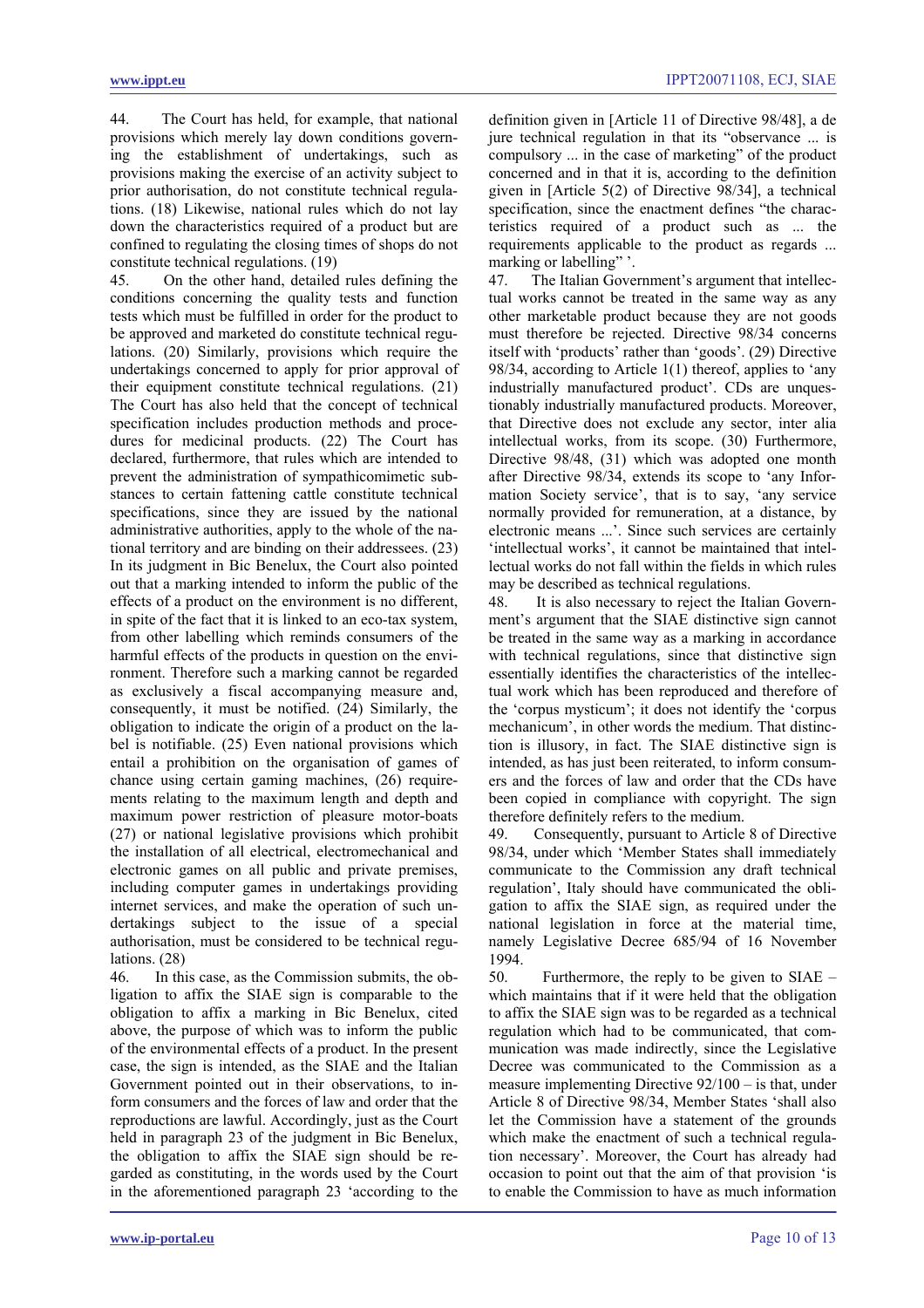as possible on any draft technical regulation with respect to its content, scope and general context in order to enable it to exercise as effectively as possible the powers conferred on it by [Directive 83/189]'. (32) Clearly, no notification was sent to that end. Article 8 also provides that 'Member States shall simultaneously communicate the text of the basic legislative or regulatory provisions principally and directly concerned, should knowledge of such text be necessary to assess the implications of the draft technical regulation'. In view of the special features of the Italian legislation on the matter as compared with the legislation of the other Member States and having regard to the overall objective of the Directive, (33) such communication would not have been redundant.

# **D – The obligation to communicate an extension to the scope of a technical regulation**

51. SIAE and the Italian Government submit that the obligation to affix the SIAE initials imposed by Law 121/87 did not have to be communicated to the Commission, because that obligation was already provided for in the 1941 Law for works produced on paper. Law 121/87, extending that obligation to other sectors and providing for criminal penalties, and Legislative Decree 685/94 of 16 November 1994 which repealed Law 121/87, are only adjustments made in the light of technological progress, and the increase in the fields subject to the obligation to affix the SIAE initials was therefore not communicated.

52. However, Article 8 also provides that 'Member States shall communicate the draft again ... if they make changes to the draft that have the effect of significantly altering its scope'. Consequently, the Court has also pointed out that the extension of the scope of a technical regulation to other products constitutes a new technical regulation. (34)

#### **E – The obligation of the national court to decline to apply a technical regulation which has not been notified**

53. It is apparent from the case-law of the Court that, since Italy did not notify the Commission of the obligation to affix the SIAE initials, the Italian authorities cannot complain that Mr Schwibbert has not affixed it.

54. In its judgment in CIA Security International, (35) the Court stated that Articles 8 and 9 of Directive 83/189 were to be interpreted as meaning that individuals may rely on them before the national court, which must decline to apply a national technical regulation which has not been notified in accordance with the Directive. The Court explains that, on the one hand, those provisions, since they lay down a precise obligation on Member States to notify draft technical regulations before they are adopted, are unconditional and sufficiently precise in terms of their content. On the other hand, an interpretation of the Directive as meaning that breach of the obligation to notify constitutes a substantial procedural defect such as to render the technical regulations in question inapplicable to individuals will ensure the effectiveness of the Community preventive control for which provision is made in the Directive in order to attain its objective, which is to protect freedom of movement for goods. (36) Similarly, in Sapod Audic v Eco-Emballages, the Court held that an individual may invoke the failure to make notification of a national provision which has to be interpreted as requiring a mark or label to be applied, and it is then for the national court to refuse to apply that provision. (37)

55. It is apparent from the foregoing considerations that the obligation to affix the SIAE initials, laid down in Legislative Decree 685/94, (38) should be deemed to constitute a technical regulation. That technical regulation was not notified to the Commission, contrary to the provisions of Article 8 of Directive 98/34. Therefore, the Italian authorities may not complain that Mr Schwibbert did not affix the sign. Consequently, it is not necessary to respond to the other matters raised in the reference for a preliminary ruling, since answers to them are not necessary for judgment to be given in the main action. (39)

#### **VI – Conclusion**

56. In the light of the foregoing considerations, I propose that the Court give the following reply to the questions submitted by the Tribunale di Forlì:

National provisions requiring the affixing of the distinctive sign of the national body responsible for collecting royalties constitute a technical regulation which must be notified to the Commission of the European Communities, in accordance with Article 8 of Directive 98/34 of the European Parliament and of the Council of 22 June 1998 laying down a procedure for the provision of information in the field of technical standards and regulations. Each extension of the scope of that obligation must be notified. It is for the national court to decline to apply a provision which does not comply with that obligation to notify.

- 1 Original language: French.
- 2 OJ 1983 L 109, p. 8.
- 3 OJ 1998 L 204, p. 37.
- 4 OJ 1998 L 217, p. 18.
- 5 OJ 1992 L 346, p. 61.
- 6 OJ 2001 L 167, p. 10.
- 7 GURI No 166 of 16 July 1941.
- 8 GURI No 73 of 28 March 1987.
- 9 GURI No 293 of 16 December 1994.
- 10 Case C-13/96 [1997] ECR I-1753.

11 – The version in force at the material time, which is still in force today, is that of point 11 of Directive 98/48 (see 'Legal framework' above).

12 – Case C-194/94 [1996] ECR I-2201.

13 – OJ 2005 C 143, p. 1.

14 – Thus, in Joined Cases C-387/02, C-391/02 and C-403/02 Berlusconi and Others [2005] ECR I-3565, paragraph 37, the Court formulated the questions itself, having regard to the grounds for the decision to make the reference.

15 – Portuguese and Romanian law impose the obligation to affix such a label on reproductions, whether they have been imported or produced on national territory.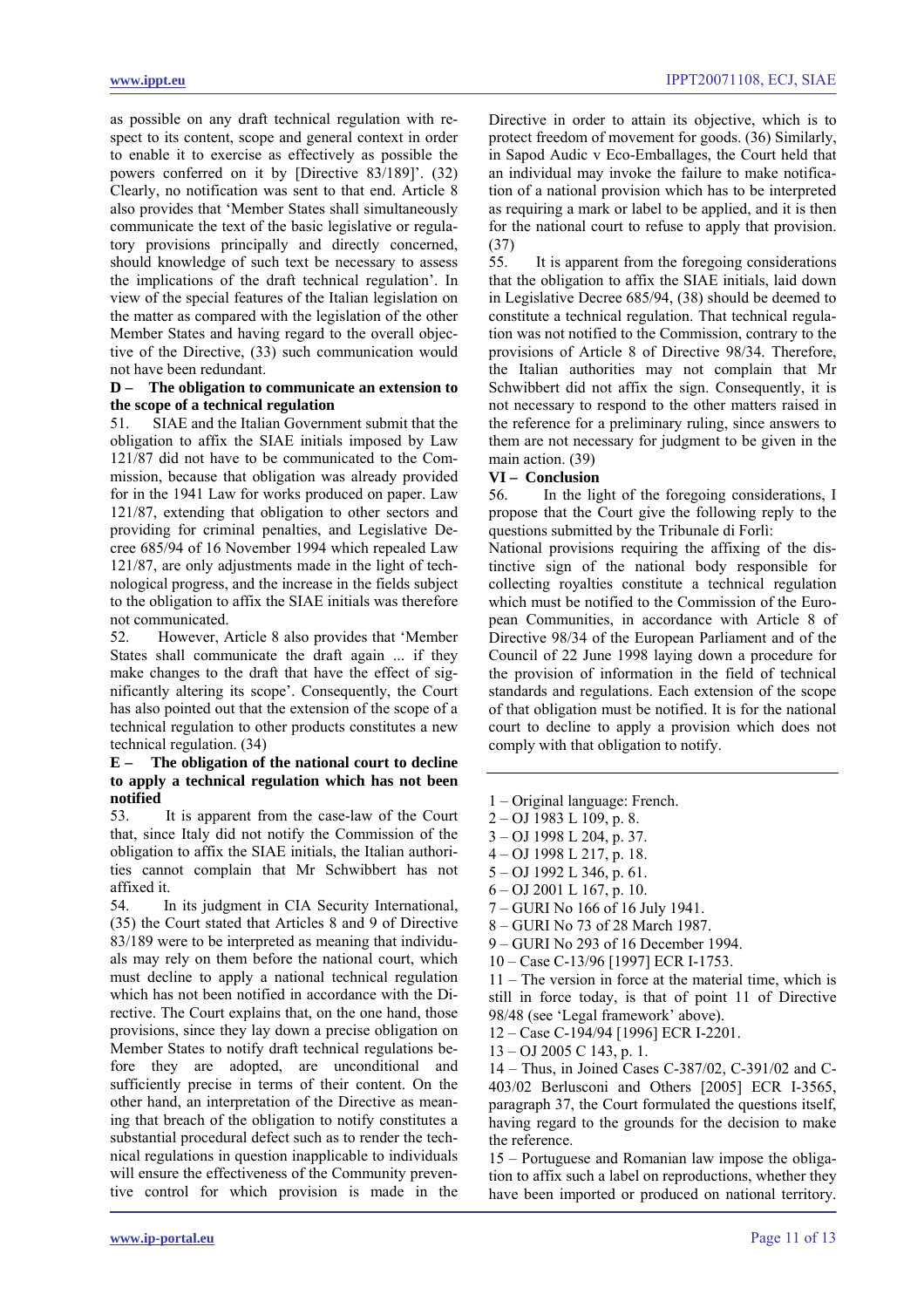The affixing of the label is regarded as a measure to protect copyrights against piracy.

In Portuguese law (Decree-law 39/88 of 6 February 1988, Diário da República I, Series A, No 31, of 6 February 1988, p. 418, as amended by Decree-law 121/2004 of 21 May 2004, Diário da República I, Series A, No 119 of 21 May 2004, p. 3326), the holder of the exploitation rights must apply to the Inspecçao Geral das Actividades Culturais (General Inspectorate for Cultural Arts) (IGAC) for the issue of a label to affix to each copy. The label, the model for which was approved by administrative order, shows inter alia the initials IGAC, the title, classification and registration number. For each label, that body charges the sum of EUR 0.18 (to which is added a tax of EUR 37.41 payable annually to the Comissão de Classifição de Espectaculos (Entertainment Classification Board)). The distribution or display of reproductions which do not bear the IGAC compulsory label is punishable by a fine of between EUR 500 and EUR 3 470 when this has been done by a natural person and a fine of between EUR 1 000 and EUR 3 000 when it has been done by a legal person.

Romanian law (Law 8 of 14 March 1996 concerning copyright and related rights, 'Monitorul Oficial', Part I, No 60 of 26 March 1996 and No 843 of 19 September 2005, and Government Order No 25 of 26 January 2006 concerning the strengthening of the administrative capacity of the Romanian Copyright Office (O.R.D.A.), 'Monitorul Oficial' Part I, No 84 of 30 January 2006) imposes an obligation to affix a holographic mark on reproductions. That mark, the model for which is authorised by O.R.D.A., consists in a silver-coloured adhesive stamp bearing a three-dimensional image, an alphanumeric code and the words MOSTRA ORDA. The aforementioned Office supplies the holographic labels on demand following the issue of a certificate proving that the reproduction has been entered in the National Videogram Register. The party concerned must pay a royalty proportional to the sale price and a fee to cover the administrative costs. The marketing or holding for the purpose of marketing of reproductions which do not bear the mark constitutes a minor offence punishable by a fine.

Greek and Cypriot legislators have contemplated similar measures, but have never adopted them.

16 – The particulars which must be reproduced are the following: Austria: © VBK ('Verwertungsgesellschaft bildender Künstler')/author's name/title of work; Germany: © VG ('Verwertungsgesellschaft BILD-KUNST') Bild-Kunst, Bonn, year of authorisation; Finland: author's name/© Kuvasto/year of authorisation; Sweden: © author's name/BUS ('Bildkonst Upphovsrätt i Sverige')/year of authorisation; Denmark:  $@$  author's name/COPY-DAN Billedkunst/licence number; France: © author's name/publication date of work; Hungary: author's name/title of workl/HUNGART ©; United Kingdom: © author's name/title of work/DACS ('Design and Artists Copyright Society Limited')/date of authorisation; Netherlands © author's name/original title of work (possibly with a translation)/year created/c/o Beeldrecht Amsterdam/year of authorisation; Luxembourg: logo of the SDRM ('Société des droits de reproduction mécaniques') – SACEM ('Société des auteurs, compositeurs et éditeurs musicaux'); Spain: logo of the SGAE ('La Sociedad General de Autores y Editores'). Ireland also has similar requirements or recommendations.

17 – Directive 98/48, which amended Directive 98/34, defines 'technical regulation' as follows: '... technical specifications ..., including the relevant administrative provisions, the observance of which is compulsory, de jure or de facto, in the case of marketing ...'. The definition of technical specification remains as given in Directive 98/34; it is 'a specification contained in a document which lays down the characteristics required of a product such as levels of quality, performance, safety or dimensions, including the requirements applicable to the product as regards the name under which the product is sold, terminology, symbols, testing and test methods, packaging, marking or labelling and conformity assessment procedures. The term 'technical specification' also covers production methods and processes ...'. It must be inferred from the words 'such as' that this list of technical specifications is by no means exhaustive. See Fronia, J., 'Transparenz und Vermeidung von Handelshemmnissen bei Produktspezifikationen im Binnenmark', Europäische Zeitschrift für Wirtschaftsrecht, No 4, 1996, p. 102. As regards the definition of technical regulation, see also Lecrenier, S., 'Les articles 30 et suivants CEE et les procédures de contrôle prévues par la directive 83/189/CEE', Revue du Marché commun, No 283, January 1985, p. 10, Bernhard, A. and Madner, V., 'Das Notifikationsverfahren nach der Informationsrichtlinie, Eine Auseinandersetzung im Lichte des 'CIA-Urteils' des EuGH', Journal für Rechtspolitik No 6, p. 87, Weber, D.M., 'The notification of Directive 83/189/EEC in the field of direct and indirect taxation', EC Tax Review, 1998, p. 276.

18 – Case C-390/99 Canal Satélite Digital [2002] ECR I-607, paragraph 45, concerning Spanish legislation requiring operators of conditional-access television services to register in a national register created for that purpose, indicating the characteristics of the technical equipment they use, and subsequently to obtain administrative certification thereof.

19 – Joined Cases C-418/93 to C-421/93, C-460/93 to C-462/93, C-464/93, C-9/94 to C-11/94, C-14/94, C-15/94, C-23/94, C-24/94 and C-332/94 Semeraro Casa Uno and Others [1996] ECR I-2975, paragraph 38.

20 – CIA Security International, paragraph 26.

21 – CIA Security International, paragraph 30, and Canal Satélite Digital, paragraph 46.

22 – Case C-289/94 Commission v Italy 'Molluscs' [1996] ECR I-4405, paragraph 51.

23 – Joined Cases C-425/97 to C-427/97 Albers [1999] ECR I-2947, paragraphs 16 to 18.

24 – Bic Benelux, paragraph 24 (see Levis, L., 'Bic Benelux SA v. Belgium State – Case C-13/96', Review of European Community & International Environ-